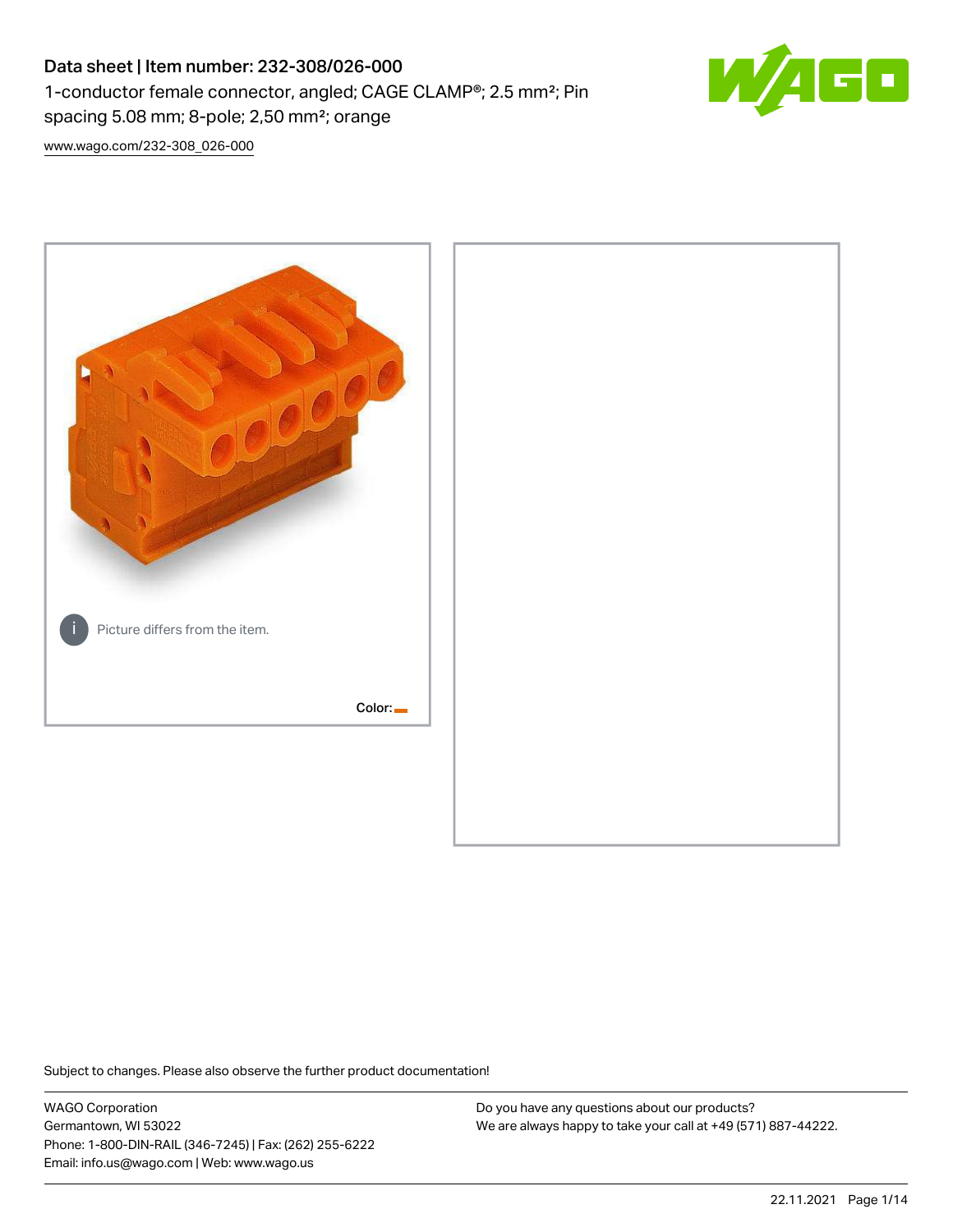

Dimensions in mm

Total length = (pole no. x pin spacing) + 1.5 mm + 0.9 mm

2- to 3-pole female connectors – one latch only

#### Item description

- **Universal connection for all conductor types**
- Easy cable pre-assembly and on-unit wiring via vertical and horizontal CAGE CLAMP<sup>®</sup> actuation  $\blacksquare$
- $\blacksquare$ Integrated test ports
- $\blacksquare$ With coding fingers

Subject to changes. Please also observe the further product documentation! Data

WAGO Corporation Germantown, WI 53022 Phone: 1-800-DIN-RAIL (346-7245) | Fax: (262) 255-6222 Email: info.us@wago.com | Web: www.wago.us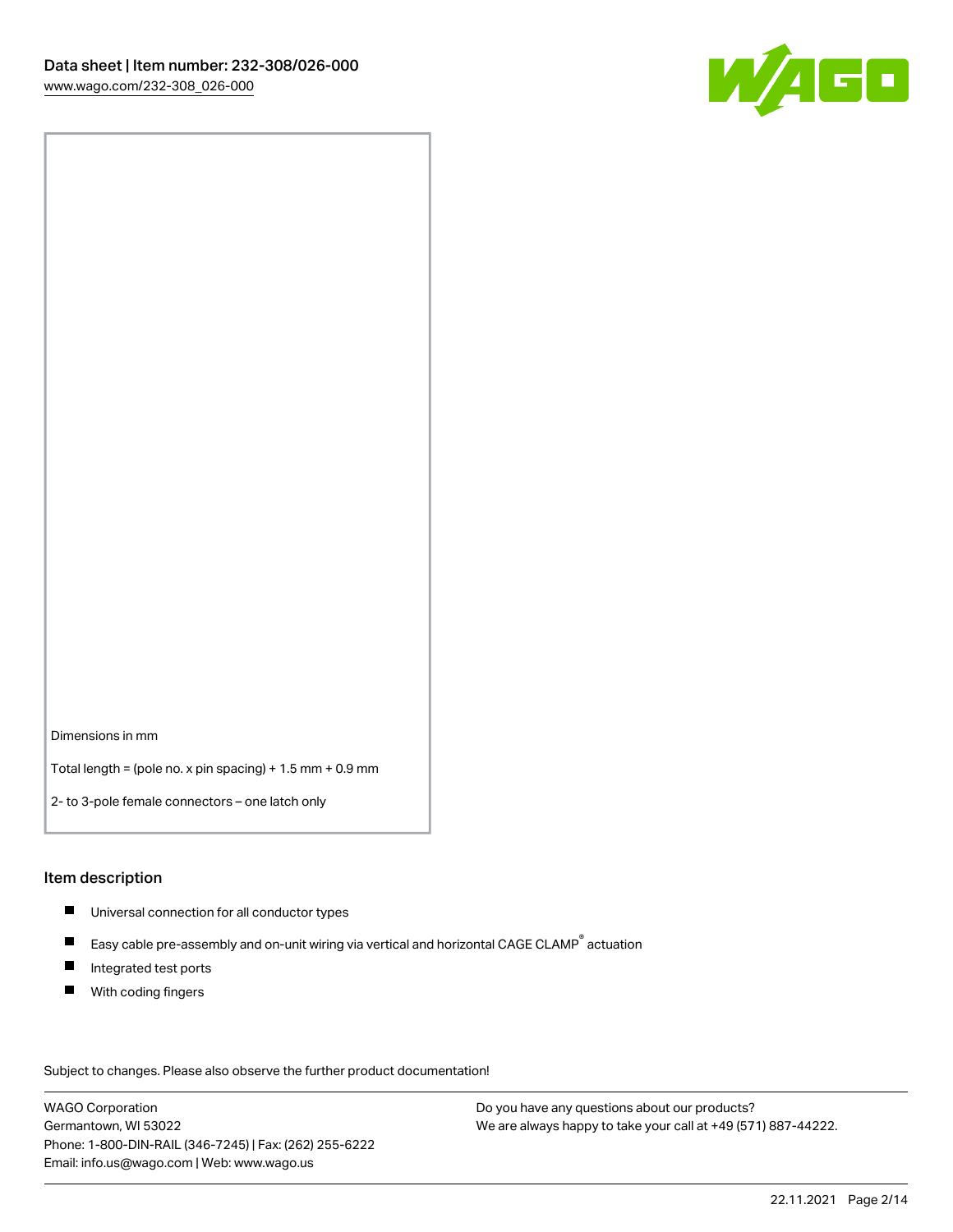

# Data Notes

| Safety information 1 | The MCS-MULTI CONNECTION SYSTEM includes connectors<br>without breaking capacity in accordance with DIN EN 61984. When<br>used as intended, these connectors must not be connected<br>/disconnected when live or under load. The circuit design should<br>ensure header pins, which can be touched, are not live when<br>unmated. |
|----------------------|-----------------------------------------------------------------------------------------------------------------------------------------------------------------------------------------------------------------------------------------------------------------------------------------------------------------------------------|
| Variants:            | Gold-plated or partially gold-plated contact surfaces<br>Other versions (or variants) can be requested from WAGO Sales or<br>configured at https://configurator.wago.com/                                                                                                                                                         |

### Electrical data

# IEC Approvals

| Ratings per                 | IEC/EN 60664-1                                                        |
|-----------------------------|-----------------------------------------------------------------------|
| Rated voltage (III / 3)     | 320 V                                                                 |
| Rated surge voltage (III/3) | 4 <sub>k</sub> V                                                      |
| Rated voltage (III/2)       | 320 V                                                                 |
| Rated surge voltage (III/2) | 4 <sub>k</sub> V                                                      |
| Nominal voltage (II/2)      | 630 V                                                                 |
| Rated surge voltage (II/2)  | 4 <sub>k</sub> V                                                      |
| Rated current               | 14A                                                                   |
| Legend (ratings)            | $(III / 2)$ $\triangle$ Overvoltage category III / Pollution degree 2 |

## UL Approvals

| Approvals per                  | UL 1059 |
|--------------------------------|---------|
| Rated voltage UL (Use Group B) | 300 V   |
| Rated current UL (Use Group B) | 15 A    |
| Rated voltage UL (Use Group D) | 300 V   |
| Rated current UL (Use Group D) | 10 A    |

# Ratings per UL

| Rated voltage UL 1977 | 300 V |
|-----------------------|-------|
| Rated current UL 1977 |       |

#### CSA Approvals

Approvals per CSA

Subject to changes. Please also observe the further product documentation!

| <b>WAGO Corporation</b>                                | Do you have any questions about our products?                 |
|--------------------------------------------------------|---------------------------------------------------------------|
| Germantown, WI 53022                                   | We are always happy to take your call at +49 (571) 887-44222. |
| Phone: 1-800-DIN-RAIL (346-7245)   Fax: (262) 255-6222 |                                                               |
| Email: info.us@wago.com   Web: www.wago.us             |                                                               |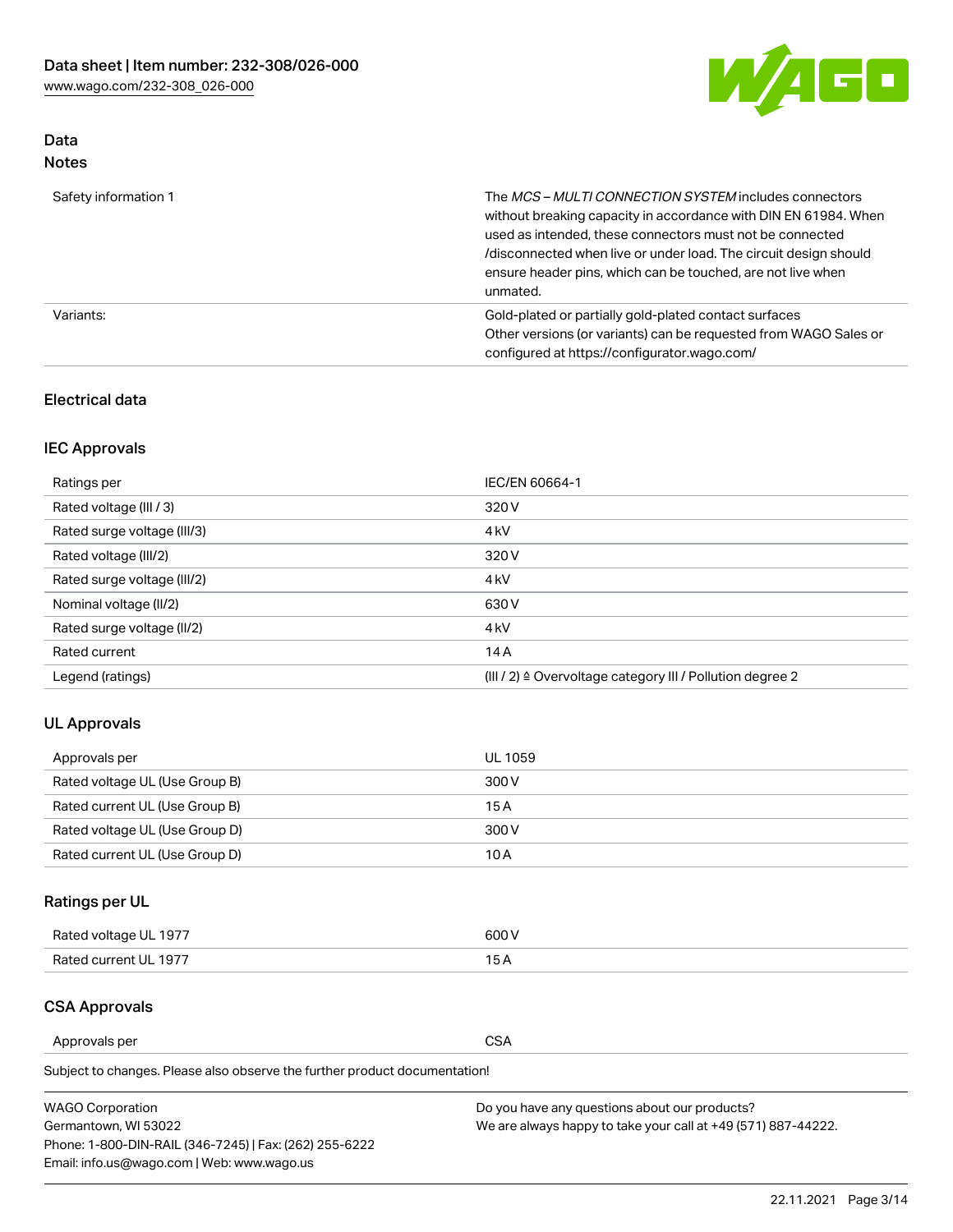[www.wago.com/232-308\\_026-000](http://www.wago.com/232-308_026-000)



| Rated voltage CSA (Use Group B) | 300 V |
|---------------------------------|-------|
| Rated current CSA (Use Group B) | 15 A  |
| Rated voltage CSA (Use Group D) | 300 V |
| Rated current CSA (Use Group D) | 10 A  |

### Connection data

| Total number of connection points |  |
|-----------------------------------|--|
| Total number of potentials        |  |
| Number of connection types        |  |
| Number of levels                  |  |

# Connection 1

| Connection technology                             | CAGE CLAMP®                            |
|---------------------------------------------------|----------------------------------------|
| Actuation type                                    | Operating tool                         |
| Solid conductor                                   | $0.082.5$ mm <sup>2</sup> / 28  12 AWG |
| Fine-stranded conductor                           | $0.082.5$ mm <sup>2</sup> / 28  12 AWG |
| Fine-stranded conductor; with insulated ferrule   | $0.251.5$ mm <sup>2</sup>              |
| Fine-stranded conductor; with uninsulated ferrule | $0.252.5$ mm <sup>2</sup>              |
| Strip length                                      | $89$ mm / 0.31  0.35 inch              |
| Number of poles                                   | 8                                      |
| Conductor entry direction to mating direction     | 270°                                   |

## Physical data

| Pin spacing | 5.08 mm / 0.2 inch    |
|-------------|-----------------------|
| Width       | 43.04 mm / 1.694 inch |
| Height      | 23.9 mm / 0.941 inch  |
| Depth       | 22.75 mm / 0.896 inch |

## Mechanical data

| --<br>Design | angled<br>. . |
|--------------|---------------|
|              |               |

## Plug-in connection

| Contact type (pluggable connector) | Female connector/socket |
|------------------------------------|-------------------------|
| Connector (connection type)        | for conductor           |
| Mismating protection               | No                      |
| Locking of plug-in connection      | Without                 |

Subject to changes. Please also observe the further product documentation!

| <b>WAGO Corporation</b>                                | Do you have any questions about our products?                 |
|--------------------------------------------------------|---------------------------------------------------------------|
| Germantown, WI 53022                                   | We are always happy to take your call at +49 (571) 887-44222. |
| Phone: 1-800-DIN-RAIL (346-7245)   Fax: (262) 255-6222 |                                                               |
| Email: info.us@wago.com   Web: www.wago.us             |                                                               |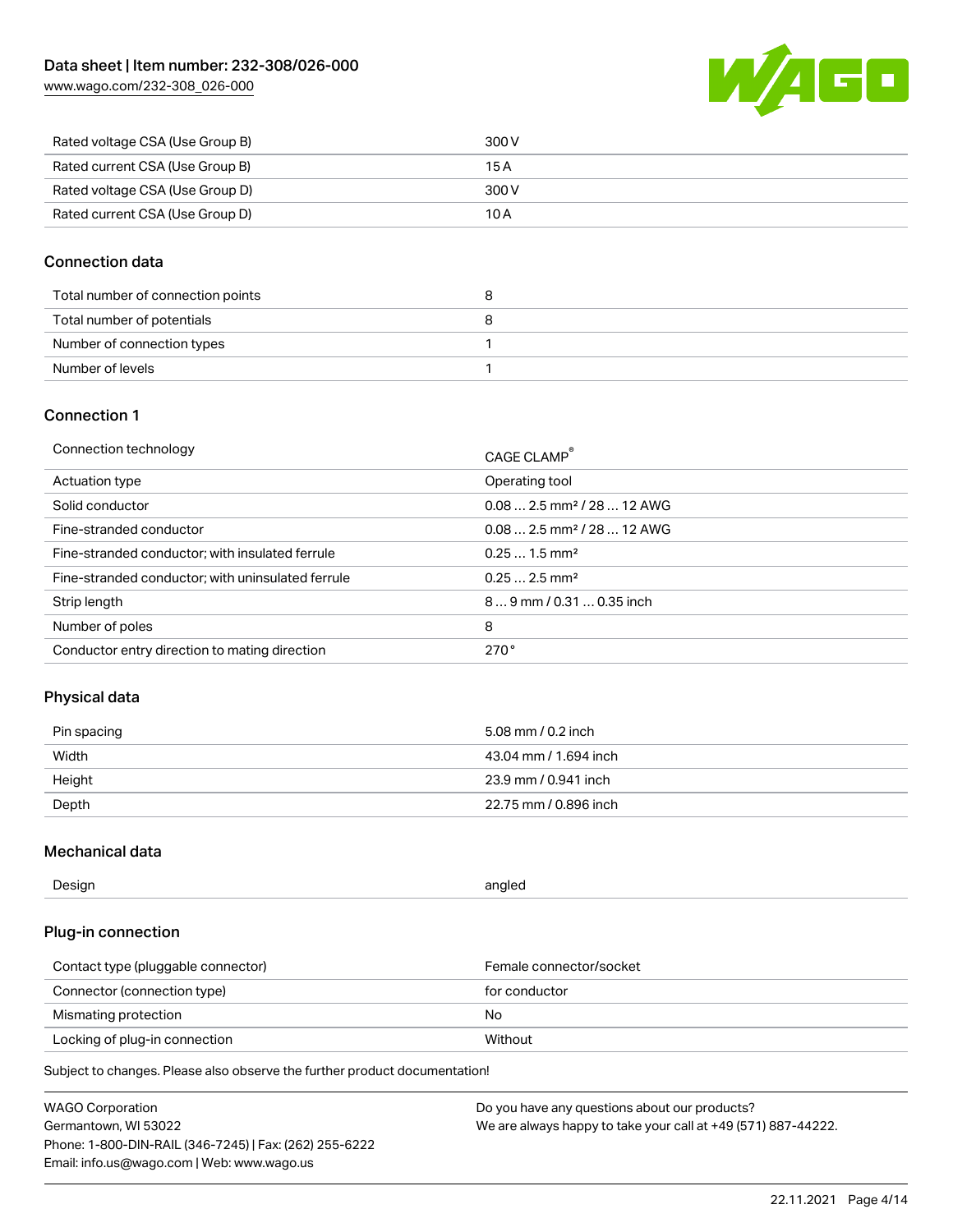

## Material data

| Color                       | orange                            |
|-----------------------------|-----------------------------------|
| Material group              |                                   |
| Insulation material         | Polyamide (PA66)                  |
| Flammability class per UL94 | V <sub>0</sub>                    |
| Clamping spring material    | Chrome nickel spring steel (CrNi) |
| Contact material            | Copper alloy                      |
| Contact plating             | tin-plated                        |
| Fire load                   | 0.243 MJ                          |
| Weight                      | 15g                               |

### Environmental requirements

| Limit temperature range<br>. | $. +85 °C$<br>-60 |  |
|------------------------------|-------------------|--|
|------------------------------|-------------------|--|

#### Commercial data

| Product Group         | 3 (Multi Conn. System) |
|-----------------------|------------------------|
| PU (SPU)              | 50 Stück               |
| Packaging type        | box                    |
| Country of origin     | PL                     |
| <b>GTIN</b>           | 4044918385572          |
| Customs tariff number | 8536694040             |

## Approvals / Certificates

#### Country specific Approvals

| Logo                | Approval                                     | <b>Additional Approval Text</b> | Certificate<br>name |
|---------------------|----------------------------------------------|---------------------------------|---------------------|
|                     | CВ<br>DEKRA Certification B.V.               | IEC 61984                       | NL-39756            |
| EMA<br><b>INEUR</b> | <b>KEMA/KEUR</b><br>DEKRA Certification B.V. | EN 61984                        | 2190761.01          |

#### Ship Approvals

|      |                             |                                 | Certificate |
|------|-----------------------------|---------------------------------|-------------|
| Logo | Approval                    | <b>Additional Approval Text</b> | name        |
|      | <b>ABS</b>                  | $\overline{\phantom{0}}$        | 19-         |
|      | American Bureau of Shipping |                                 | HG15869876- |

Subject to changes. Please also observe the further product documentation!

| <b>WAGO Corporation</b>                                | Do v |
|--------------------------------------------------------|------|
| Germantown, WI 53022                                   | We a |
| Phone: 1-800-DIN-RAIL (346-7245)   Fax: (262) 255-6222 |      |
| Email: info.us@wago.com   Web: www.wago.us             |      |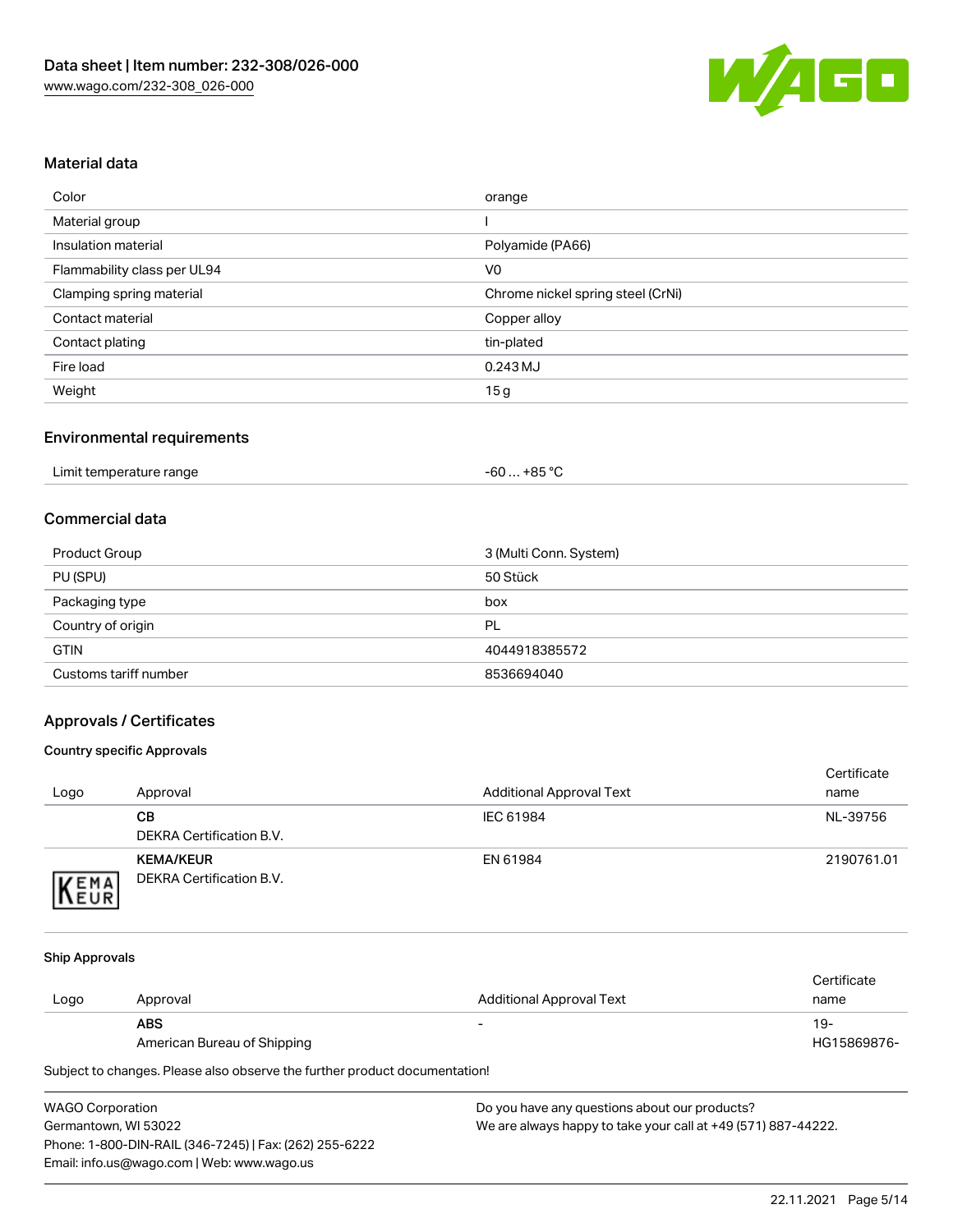Phone: 1-800-DIN-RAIL (346-7245) | Fax: (262) 255-6222

Email: info.us@wago.com | Web: www.wago.us





PDA

| 녢                   |                                             |                                 |             |
|---------------------|---------------------------------------------|---------------------------------|-------------|
|                     | <b>DNV GL</b>                               | -                               | TAE000016Z  |
|                     | Det Norske Veritas, Germanischer Lloyd      |                                 |             |
| <b>UL-Approvals</b> |                                             |                                 |             |
|                     |                                             |                                 | Certificate |
| Logo                | Approval                                    | <b>Additional Approval Text</b> | name        |
|                     | UL                                          | <b>UL 1977</b>                  | E45171      |
|                     | UL International Germany GmbH               |                                 |             |
|                     | <b>UR</b><br>Underwriters Laboratories Inc. | <b>UL 1059</b>                  | E45172      |

# Counterpart

|                                                           | Item no.231-638<br>Male connector; 8-pole; Pin spacing 5.08 mm; orange                                                     | www.wago.com/231-638                                          |
|-----------------------------------------------------------|----------------------------------------------------------------------------------------------------------------------------|---------------------------------------------------------------|
|                                                           | Item no.231-338/001-000<br>Male header; 8-pole; THT; 1.0 x 1.0 mm solder pin; straight; pin spacing 5.08 mm; orange        | www.wago.com/231-338/001-000                                  |
|                                                           | Item no.231-538/001-000<br>Male header; 8-pole; THT; 1.0 x 1.0 mm solder pin; angled; pin spacing 5.08 mm; orange          | www.wago.com/231-538/001-000                                  |
| <b>Optional accessories</b><br><b>Testing accessories</b> |                                                                                                                            |                                                               |
| Testing accessories                                       |                                                                                                                            |                                                               |
|                                                           | Item no.: 210-136<br>Test plug; 2 mm Ø; with 500 mm cable                                                                  | www.wago.com/210-136                                          |
|                                                           | Item no.: 231-661<br>Test plugs for female connectors; for 5 mm and 5.08 mm pin spacing; 2,50 mm <sup>2</sup> ; light gray | www.wago.com/231-661                                          |
| Insulations stops                                         |                                                                                                                            |                                                               |
|                                                           | Subject to changes. Please also observe the further product documentation!                                                 |                                                               |
| <b>WAGO Corporation</b>                                   |                                                                                                                            | Do you have any questions about our products?                 |
| Germantown, WI 53022                                      |                                                                                                                            | We are always happy to take your call at +49 (571) 887-44222. |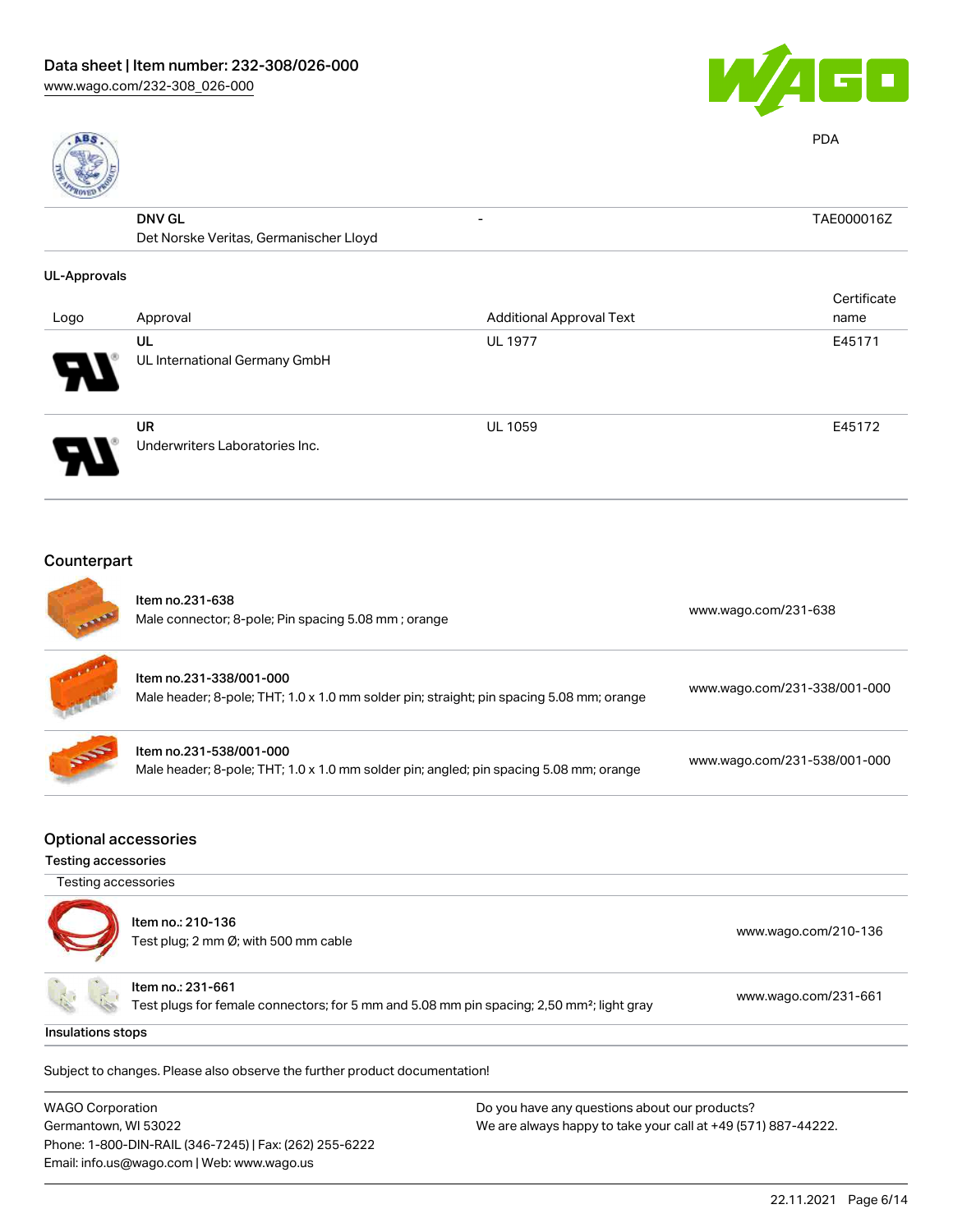Insulation stop



| Item no.: 231-672                                                                          | www.wago.com/231-672 |
|--------------------------------------------------------------------------------------------|----------------------|
|                                                                                            |                      |
| Insulation stop; 0.75 - 1 mm <sup>2</sup> ; dark gray                                      |                      |
| Item no.: 231-670                                                                          |                      |
| Insulation stop; 0.08-0.2 mm <sup>2</sup> / 0.2 mm <sup>2</sup> "s"; white                 | www.wago.com/231-670 |
| Item no.: 231-671                                                                          | www.wago.com/231-671 |
| Insulation stop; 0.25 - 0.5 mm <sup>2</sup> ; light gray                                   |                      |
| <b>Tools</b>                                                                               |                      |
| Operating tool                                                                             |                      |
| Item no.: 209-130                                                                          |                      |
| Operating tool; suitable for 264, 280 and 281 Series; 1-way; of insulating material; white | www.wago.com/209-130 |
| Item no.: 231-159                                                                          | www.wago.com/231-159 |
| Operating tool; natural                                                                    |                      |
| Item no.: 231-231                                                                          | www.wago.com/231-231 |
| Combination operating tool; red                                                            |                      |
| Item no.: 231-131                                                                          |                      |
| Operating tool; made of insulating material; 1-way; loose; white                           | www.wago.com/231-131 |
| Item no.: 231-291                                                                          | www.wago.com/231-291 |
| Operating tool; made of insulating material; 1-way; loose; red                             |                      |
| Item no.: 280-432                                                                          |                      |
| Operating tool; made of insulating material; 2-way; white                                  | www.wago.com/280-432 |
| Item no.: 280-434                                                                          | www.wago.com/280-434 |
| Operating tool; made of insulating material; 4-way                                         |                      |
| Item no.: 280-437                                                                          | www.wago.com/280-437 |
| Operating tool; made of insulating material; 7-way                                         |                      |
| Item no.: 280-440                                                                          | www.wago.com/280-440 |
| Operating tool; made of insulating material; 10-way                                        |                      |
| Item no.: 280-435                                                                          |                      |
| Operating tool; made of insulating material; 5-way; gray                                   | www.wago.com/280-435 |
| Item no.: 280-436                                                                          |                      |
| Operating tool; made of insulating material; 6-way                                         | www.wago.com/280-436 |
| Subject to changes. Please also observe the further product documentation!                 |                      |
| $MACO$ Corporation<br>Do vou bave any questions about our products?                        |                      |

WAGO Corporation Germantown, WI 53022 Phone: 1-800-DIN-RAIL (346-7245) | Fax: (262) 255-6222 Email: info.us@wago.com | Web: www.wago.us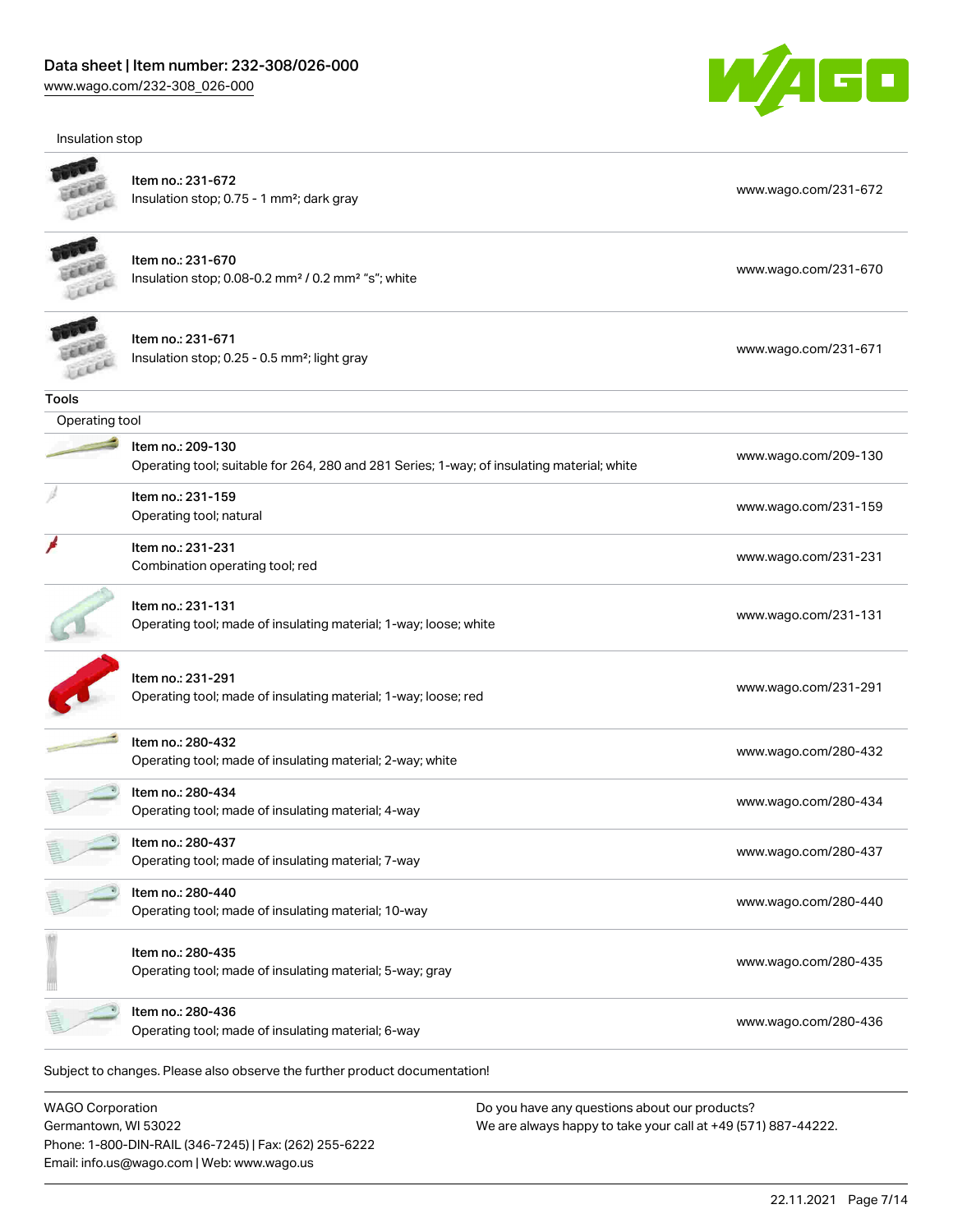[www.wago.com/232-308\\_026-000](http://www.wago.com/232-308_026-000)



| Item no.: 280-438 |  |
|-------------------|--|
|-------------------|--|

Operating tool; made of insulating material; 8-way [www.wago.com/280-438](http://www.wago.com/280-438)

|                 | Item no.: 280-433                                                                                                                                             | www.wago.com/280-433 |
|-----------------|---------------------------------------------------------------------------------------------------------------------------------------------------------------|----------------------|
|                 | Operating tool; made of insulating material; 3-way                                                                                                            |                      |
| <b>Ferrules</b> |                                                                                                                                                               |                      |
| Ferrule         |                                                                                                                                                               |                      |
|                 | Item no.: 216-101                                                                                                                                             | www.wago.com/216-101 |
|                 | Ferrule; Sleeve for 0.5 mm <sup>2</sup> / AWG 22; uninsulated; electro-tin plated; silver-colored                                                             |                      |
|                 | Item no.: 216-104                                                                                                                                             | www.wago.com/216-104 |
|                 | Ferrule; Sleeve for 1.5 mm <sup>2</sup> / AWG 16; uninsulated; electro-tin plated; silver-colored                                                             |                      |
|                 | Item no.: 216-106                                                                                                                                             | www.wago.com/216-106 |
|                 | Ferrule; Sleeve for 2.5 mm <sup>2</sup> / AWG 14; uninsulated; electro-tin plated; silver-colored                                                             |                      |
|                 | Item no.: 216-102                                                                                                                                             |                      |
|                 | Ferrule; Sleeve for 0.75 mm <sup>2</sup> / AWG 20; uninsulated; electro-tin plated; silver-colored                                                            | www.wago.com/216-102 |
|                 | Item no.: 216-103                                                                                                                                             |                      |
|                 | Ferrule; Sleeve for 1 mm <sup>2</sup> / AWG 18; uninsulated; electro-tin plated                                                                               | www.wago.com/216-103 |
|                 | Item no.: 216-123                                                                                                                                             |                      |
|                 | Ferrule; Sleeve for 1 mm <sup>2</sup> / AWG 18; uninsulated; electro-tin plated; silver-colored                                                               | www.wago.com/216-123 |
|                 | Item no.: 216-122                                                                                                                                             |                      |
|                 | Ferrule; Sleeve for 0.75 mm <sup>2</sup> / AWG 20; uninsulated; electro-tin plated; silver-colored                                                            | www.wago.com/216-122 |
|                 | Item no.: 216-124                                                                                                                                             |                      |
|                 | Ferrule; Sleeve for 1.5 mm <sup>2</sup> / AWG 16; uninsulated; electro-tin plated                                                                             | www.wago.com/216-124 |
|                 | Item no.: 216-142                                                                                                                                             |                      |
|                 | Ferrule; Sleeve for 0.75 mm <sup>2</sup> / 18 AWG; uninsulated; electro-tin plated; electrolytic copper; gastight<br>crimped; acc. to DIN 46228, Part 1/08.92 | www.wago.com/216-142 |
|                 |                                                                                                                                                               |                      |
|                 | Item no.: 216-132<br>Ferrule; Sleeve for 0.34 mm <sup>2</sup> / AWG 24; uninsulated; electro-tin plated                                                       | www.wago.com/216-132 |
|                 |                                                                                                                                                               |                      |
|                 | Item no.: 216-121<br>Ferrule; Sleeve for 0.5 mm <sup>2</sup> / AWG 22; uninsulated; electro-tin plated; silver-colored                                        | www.wago.com/216-121 |
|                 | Item no.: 216-143                                                                                                                                             |                      |
|                 | Ferrule; Sleeve for 1 mm <sup>2</sup> / AWG 18; uninsulated; electro-tin plated; electrolytic copper; gastight                                                | www.wago.com/216-143 |
|                 | crimped; acc. to DIN 46228, Part 1/08.92                                                                                                                      |                      |
|                 | Item no.: 216-131                                                                                                                                             |                      |
|                 | Ferrule; Sleeve for 0.25 mm <sup>2</sup> / AWG 24; uninsulated; electro-tin plated; silver-colored                                                            | www.wago.com/216-131 |
|                 | Item no.: 216-141                                                                                                                                             |                      |
|                 | Ferrule; Sleeve for 0.5 mm <sup>2</sup> / 20 AWG; uninsulated; electro-tin plated; electrolytic copper; gastight                                              | www.wago.com/216-141 |
|                 | crimped; acc. to DIN 46228, Part 1/08.92                                                                                                                      |                      |
|                 | Item no.: 216-152<br>Ferrule; Sleeve for 0.34 mm <sup>2</sup> / AWG 24; uninsulated; electro-tin plated                                                       | www.wago.com/216-152 |
|                 |                                                                                                                                                               |                      |
|                 | Subject to changes. Please also observe the further product documentation!                                                                                    |                      |
|                 |                                                                                                                                                               |                      |

WAGO Corporation Germantown, WI 53022 Phone: 1-800-DIN-RAIL (346-7245) | Fax: (262) 255-6222 Email: info.us@wago.com | Web: www.wago.us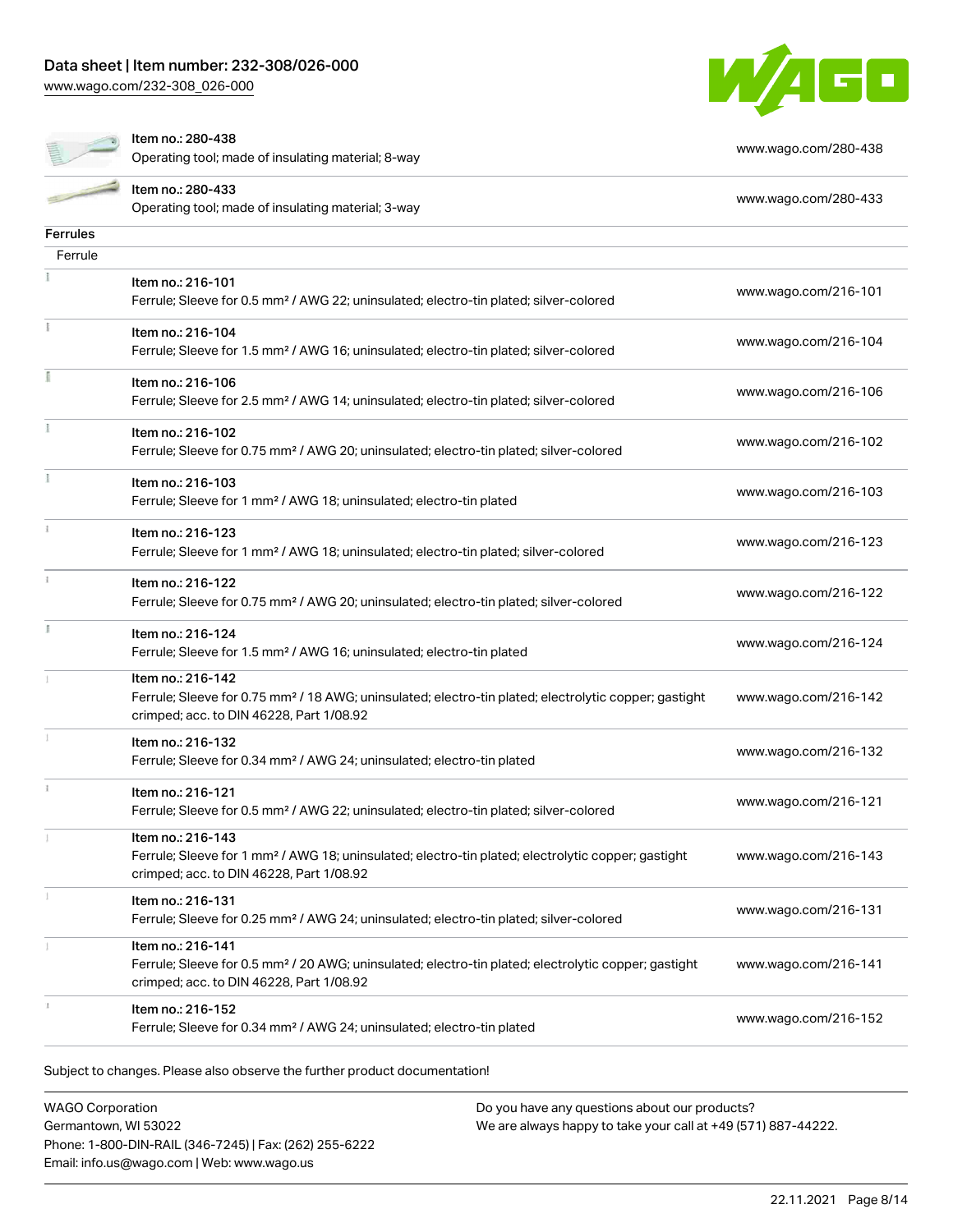# Data sheet | Item number: 232-308/026-000

[www.wago.com/232-308\\_026-000](http://www.wago.com/232-308_026-000)



|   | Item no.: 216-203<br>Ferrule; Sleeve for 1 mm <sup>2</sup> / AWG 18; insulated; electro-tin plated; red                                                                                                 | www.wago.com/216-203 |
|---|---------------------------------------------------------------------------------------------------------------------------------------------------------------------------------------------------------|----------------------|
|   | Item no.: 216-202<br>Ferrule; Sleeve for 0.75 mm <sup>2</sup> / 18 AWG; insulated; electro-tin plated; gray                                                                                             | www.wago.com/216-202 |
|   | Item no.: 216-151<br>Ferrule; Sleeve for 0.25 mm <sup>2</sup> / AWG 24; uninsulated; electro-tin plated                                                                                                 | www.wago.com/216-151 |
| Â | Item no.: 216-204<br>Ferrule; Sleeve for 1.5 mm <sup>2</sup> / AWG 16; insulated; electro-tin plated; black                                                                                             | www.wago.com/216-204 |
|   | Item no.: 216-144<br>Ferrule; Sleeve for 1.5 mm <sup>2</sup> / AWG 16; uninsulated; electro-tin plated; electrolytic copper; gastight<br>crimped; acc. to DIN 46228, Part 1/08.92; silver-colored       | www.wago.com/216-144 |
|   | Item no.: 216-201<br>Ferrule; Sleeve for 0.5 mm <sup>2</sup> / 20 AWG; insulated; electro-tin plated; white                                                                                             | www.wago.com/216-201 |
|   | Item no.: 216-223<br>Ferrule; Sleeve for 1 mm <sup>2</sup> / AWG 18; insulated; electro-tin plated; red                                                                                                 | www.wago.com/216-223 |
|   | Item no.: 216-241<br>Ferrule; Sleeve for 0.5 mm <sup>2</sup> / 20 AWG; insulated; electro-tin plated; electrolytic copper; gastight<br>crimped; acc. to DIN 46228, Part 4/09.90; white                  | www.wago.com/216-241 |
|   | Item no.: 216-242<br>Ferrule; Sleeve for 0.75 mm <sup>2</sup> / 18 AWG; insulated; electro-tin plated; electrolytic copper; gastight<br>crimped; acc. to DIN 46228, Part 4/09.90; gray                  | www.wago.com/216-242 |
|   | Item no.: 216-222<br>Ferrule; Sleeve for 0.75 mm <sup>2</sup> / 18 AWG; insulated; electro-tin plated; gray                                                                                             | www.wago.com/216-222 |
|   | Item no.: 216-221<br>Ferrule; Sleeve for 0.5 mm <sup>2</sup> / 20 AWG; insulated; electro-tin plated; white                                                                                             | www.wago.com/216-221 |
| Â | Item no.: 216-224<br>Ferrule; Sleeve for 1.5 mm <sup>2</sup> / AWG 16; insulated; electro-tin plated; black                                                                                             | www.wago.com/216-224 |
|   | Item no.: 216-243<br>Ferrule; Sleeve for 1 mm <sup>2</sup> / AWG 18; insulated; electro-tin plated; electrolytic copper; gastight crimped; www.wago.com/216-243<br>acc. to DIN 46228, Part 4/09.90; red |                      |
|   | Item no.: 216-244<br>Ferrule; Sleeve for 1.5 mm <sup>2</sup> / AWG 16; insulated; electro-tin plated; electrolytic copper; gastight<br>crimped; acc. to DIN 46228, Part 4/09.90; black                  | www.wago.com/216-244 |
|   | Item no.: 216-263<br>Ferrule; Sleeve for 1 mm <sup>2</sup> / AWG 18; insulated; electro-tin plated; electrolytic copper; gastight crimped; www.wago.com/216-263<br>acc. to DIN 46228, Part 4/09.90; red |                      |
| 1 | Item no.: 216-264<br>Ferrule; Sleeve for 1.5 mm <sup>2</sup> / AWG 16; insulated; electro-tin plated; electrolytic copper; gastight<br>crimped; acc. to DIN 46228, Part 4/09.90; black                  | www.wago.com/216-264 |
| ı | Item no.: 216-284<br>Ferrule; Sleeve for 1.5 mm <sup>2</sup> / AWG 16; insulated; electro-tin plated; electrolytic copper; gastight<br>crimped; acc. to DIN 46228, Part 4/09.90; black                  | www.wago.com/216-284 |
|   |                                                                                                                                                                                                         |                      |

Subject to changes. Please also observe the further product documentation!

WAGO Corporation Germantown, WI 53022 Phone: 1-800-DIN-RAIL (346-7245) | Fax: (262) 255-6222 Email: info.us@wago.com | Web: www.wago.us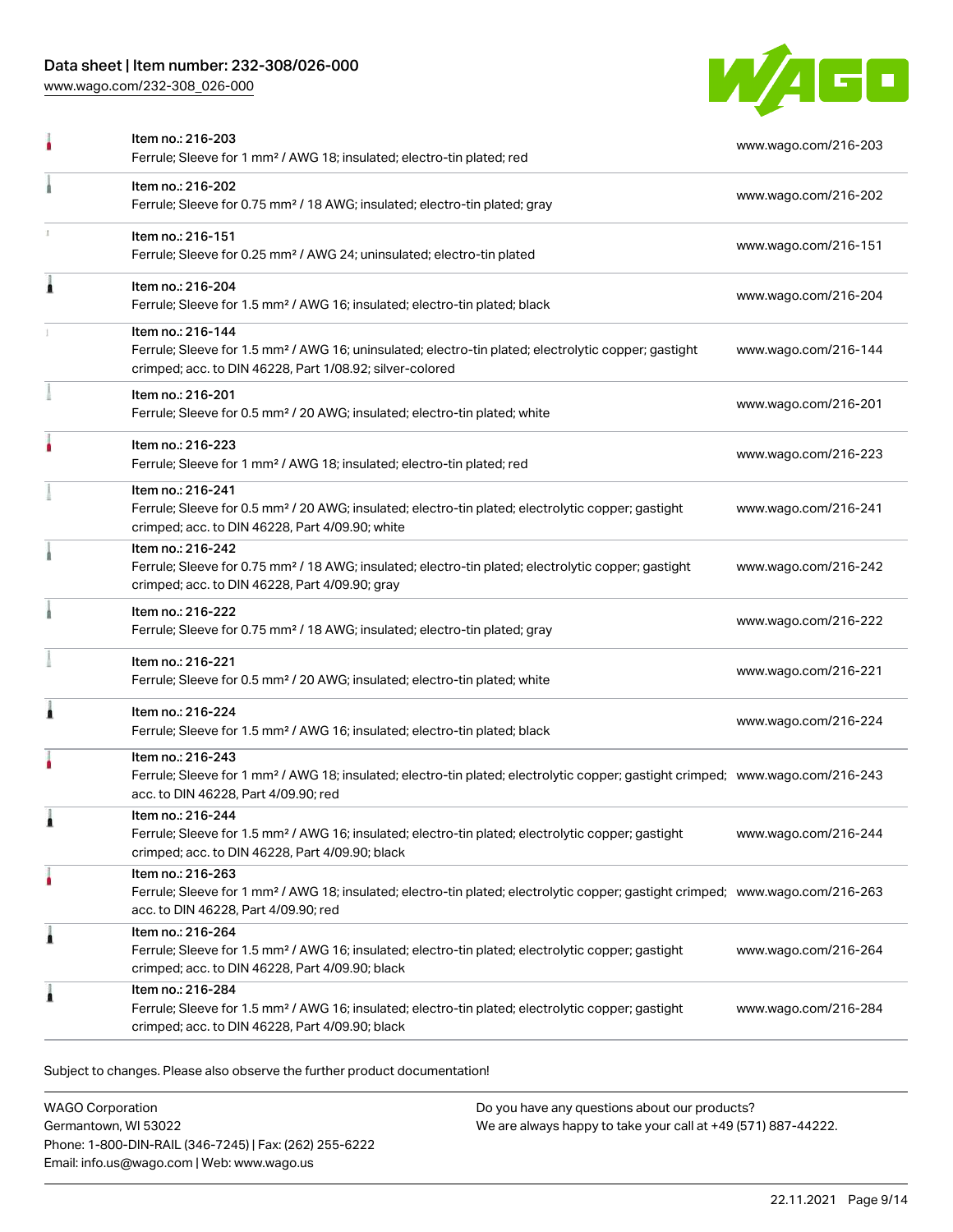# Data sheet | Item number: 232-308/026-000

[www.wago.com/232-308\\_026-000](http://www.wago.com/232-308_026-000)



|                       | Item no.: 216-262<br>Ferrule; Sleeve for 0.75 mm <sup>2</sup> / 18 AWG; insulated; electro-tin plated; electrolytic copper; gastight<br>crimped; acc. to DIN 46228, Part 4/09.90; gray         | www.wago.com/216-262             |  |
|-----------------------|------------------------------------------------------------------------------------------------------------------------------------------------------------------------------------------------|----------------------------------|--|
|                       | Item no.: 216-301<br>Ferrule; Sleeve for 0.25 mm <sup>2</sup> / AWG 24; insulated; electro-tin plated; yellow                                                                                  | www.wago.com/216-301             |  |
|                       | Item no.: 216-321<br>Ferrule; Sleeve for 0.25 mm <sup>2</sup> / AWG 24; insulated; electro-tin plated; yellow                                                                                  | www.wago.com/216-321             |  |
|                       | Item no.: 216-322<br>Ferrule; Sleeve for 0.34 mm <sup>2</sup> / 22 AWG; insulated; electro-tin plated; green                                                                                   | www.wago.com/216-322             |  |
|                       | Item no.: 216-302<br>Ferrule; Sleeve for 0.34 mm <sup>2</sup> / 22 AWG; insulated; electro-tin plated; light turquoise                                                                         | www.wago.com/216-302             |  |
| Jumpers               |                                                                                                                                                                                                |                                  |  |
| Jumper                |                                                                                                                                                                                                |                                  |  |
|                       | Item no.: 231-905<br>Jumper; for conductor entry; 5-way; insulated; gray                                                                                                                       | www.wago.com/231-905             |  |
|                       | Item no.: 231-903<br>Jumper; for conductor entry; 3-way; insulated; gray                                                                                                                       | www.wago.com/231-903             |  |
|                       | Item no.: 231-907<br>Jumper; for conductor entry; 7-way; insulated; gray                                                                                                                       | www.wago.com/231-907             |  |
|                       | Item no.: 231-910<br>Jumper; for conductor entry; 10-way; insulated; gray                                                                                                                      | www.wago.com/231-910             |  |
|                       | Item no.: 231-902<br>Jumper; for conductor entry; 2-way; insulated; gray                                                                                                                       | www.wago.com/231-902             |  |
| <b>Strain relief</b>  |                                                                                                                                                                                                |                                  |  |
| Strain relief housing |                                                                                                                                                                                                |                                  |  |
|                       | Item no.: 232-638<br>Strain relief housing; orange                                                                                                                                             | www.wago.com/232-638             |  |
| Cover                 |                                                                                                                                                                                                |                                  |  |
| Cover                 |                                                                                                                                                                                                |                                  |  |
|                       | Item no.: 231-669<br>Lockout caps; for covering unused clamping units; orange                                                                                                                  | www.wago.com/231-669             |  |
| Marking accessories   |                                                                                                                                                                                                |                                  |  |
| Marking strip         |                                                                                                                                                                                                |                                  |  |
|                       | Item no.: 210-331/508-103<br>Marking strips; as a DIN A4 sheet; MARKED; 1-12 (200x); Height of marker strip: 2.3 mm/0.091 in; Strip<br>length 182 mm; Horizontal marking; Self-adhesive; white | www.wago.com/210-331<br>/508-103 |  |

#### Item no.: 210-331/508-104

Subject to changes. Please also observe the further product documentation!

WAGO Corporation Germantown, WI 53022 Phone: 1-800-DIN-RAIL (346-7245) | Fax: (262) 255-6222 Email: info.us@wago.com | Web: www.wago.us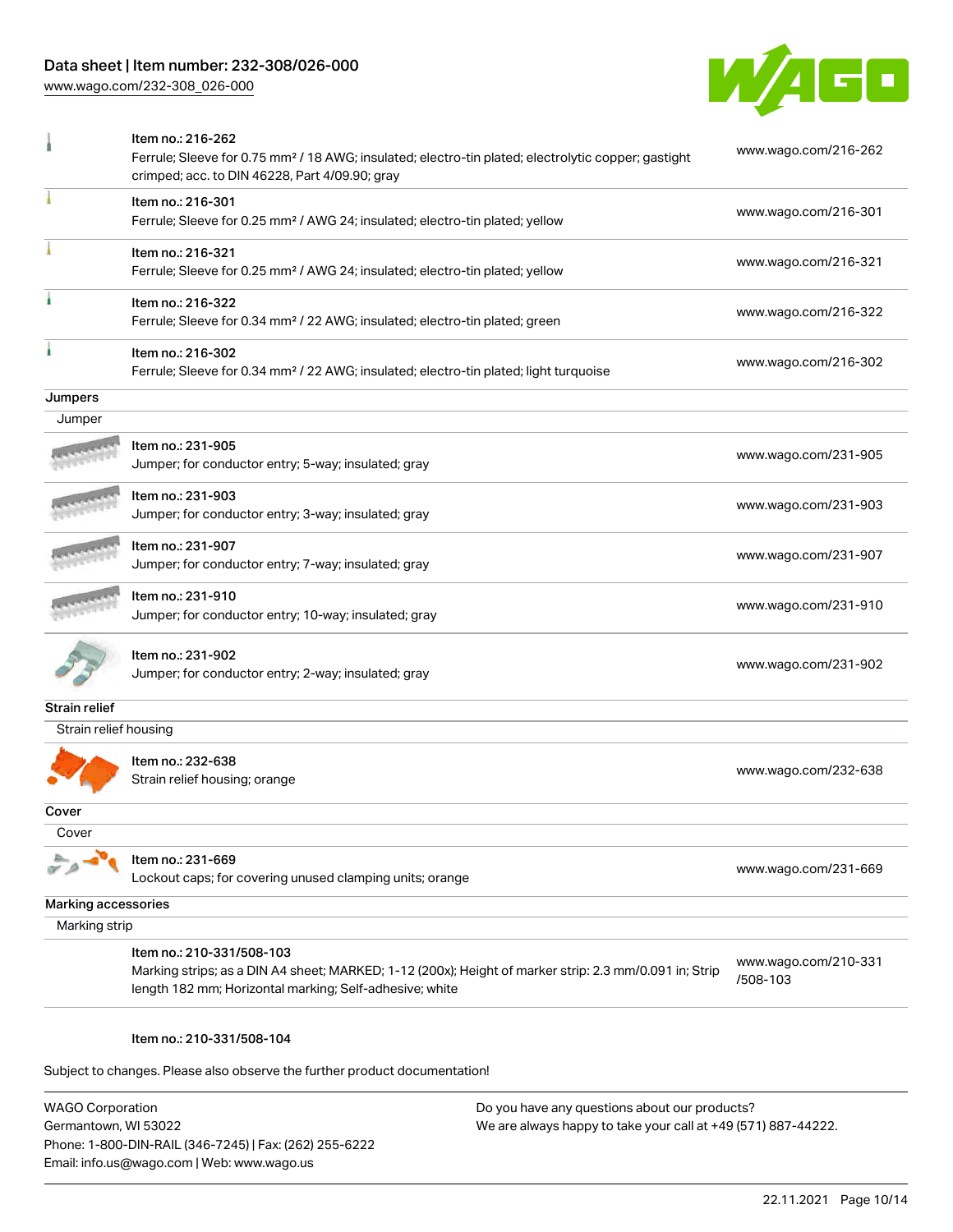

| Marking strips; as a DIN A4 sheet; MARKED; 13-24 (200x); Height of marker strip: 2.3 mm/0.091 in; Strip |           |
|---------------------------------------------------------------------------------------------------------|-----------|
| length 182 mm; Horizontal marking; Self-adhesive; white                                                 | <b>WW</b> |

w.wago.com/210-331 [/508-104](http://www.wago.com/210-331/508-104)

|                                                                                                                                | Item no.: 210-332/508-202<br>mm; Horizontal marking; Self-adhesive; white                                                                                                            | Marking strips; as a DIN A4 sheet; MARKED; 1-16 (160x); Height of marker strip: 3 mm; Strip length 182 |                                  | www.wago.com/210-332<br>/508-202 |  |
|--------------------------------------------------------------------------------------------------------------------------------|--------------------------------------------------------------------------------------------------------------------------------------------------------------------------------------|--------------------------------------------------------------------------------------------------------|----------------------------------|----------------------------------|--|
|                                                                                                                                | Item no.: 210-332/508-204<br>Marking strips; as a DIN A4 sheet; MARKED; 17-32 (160x); Height of marker strip: 3 mm; Strip length<br>182 mm; Horizontal marking; Self-adhesive; white |                                                                                                        | www.wago.com/210-332<br>/508-204 |                                  |  |
|                                                                                                                                | Item no.: 210-332/508-206<br>Marking strips; as a DIN A4 sheet; MARKED; 33-48 (160x); Height of marker strip: 3 mm; Strip length<br>182 mm; Horizontal marking; Self-adhesive; white |                                                                                                        | www.wago.com/210-332<br>/508-206 |                                  |  |
|                                                                                                                                | Item no.: 210-332/508-205<br>Marking strips; as a DIN A4 sheet; MARKED; 1-32 (80x); Height of marker strip: 3 mm; Strip length 182<br>mm; Horizontal marking; Self-adhesive; white   |                                                                                                        | www.wago.com/210-332<br>/508-205 |                                  |  |
| <b>Downloads</b><br>Documentation                                                                                              |                                                                                                                                                                                      |                                                                                                        |                                  |                                  |  |
| <b>Additional Information</b><br><b>Technical explanations</b>                                                                 |                                                                                                                                                                                      | 2019 Apr 3                                                                                             | pdf<br>2.0 MB                    | Download                         |  |
| <b>CAD files</b><br>CAD data                                                                                                   |                                                                                                                                                                                      |                                                                                                        |                                  |                                  |  |
| 2D/3D Models 232-308/026-000                                                                                                   |                                                                                                                                                                                      |                                                                                                        | <b>URL</b>                       | Download                         |  |
| CAE data                                                                                                                       |                                                                                                                                                                                      |                                                                                                        |                                  |                                  |  |
| EPLAN Data Portal 232-308/026-000                                                                                              |                                                                                                                                                                                      |                                                                                                        | <b>URL</b>                       | Download                         |  |
| EPLAN Data Portal 232-308/026-000                                                                                              |                                                                                                                                                                                      |                                                                                                        | <b>URL</b>                       | Download                         |  |
| ZUKEN Portal 232-308/026-000                                                                                                   |                                                                                                                                                                                      |                                                                                                        | <b>URL</b>                       | Download                         |  |
|                                                                                                                                | <b>Environmental Product Compliance</b>                                                                                                                                              |                                                                                                        |                                  |                                  |  |
| Compliance Search                                                                                                              |                                                                                                                                                                                      |                                                                                                        |                                  |                                  |  |
| Environmental Product Compliance 232-308/026-000<br>Subject to changes. Please also observe the further product documentation! |                                                                                                                                                                                      |                                                                                                        | <b>URL</b>                       | Download                         |  |
|                                                                                                                                |                                                                                                                                                                                      |                                                                                                        |                                  |                                  |  |

| WAGO Corporation                                       |
|--------------------------------------------------------|
| Germantown, WI 53022                                   |
| Phone: 1-800-DIN-RAIL (346-7245)   Fax: (262) 255-6222 |
| Email: info.us@wago.com   Web: www.wago.us             |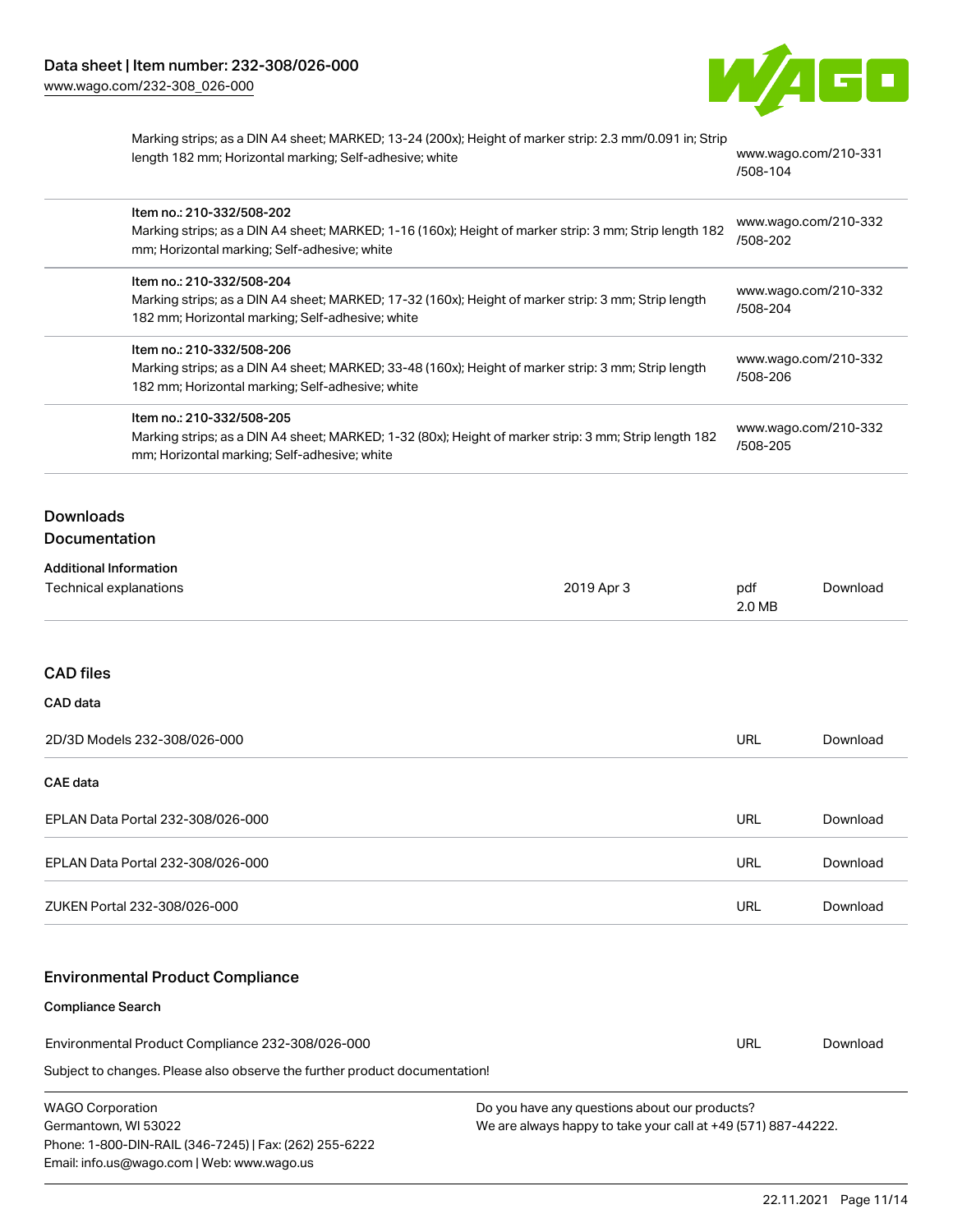

1-conductor female connector, angled; CAGE CLAMP®; 2.5 mm²; Pin spacing 5.08 mm; 8-pole; 2,50 mm²; orange

#### Installation Notes



Inserting a conductor via 3.5 mm screwdriver – CAGE CLAMP® actuation parallel to conductor entry.



Inserting a conductor via 3.5 mm screwdriver – CAGE CLAMP® actuation perpendicular to conductor entry.



Inserting a conductor into CAGE CLAMP® unit via operating lever (231-291).



Inserting a conductor via operating tool.

Subject to changes. Please also observe the further product documentation!

WAGO Corporation Germantown, WI 53022 Phone: 1-800-DIN-RAIL (346-7245) | Fax: (262) 255-6222 Email: info.us@wago.com | Web: www.wago.us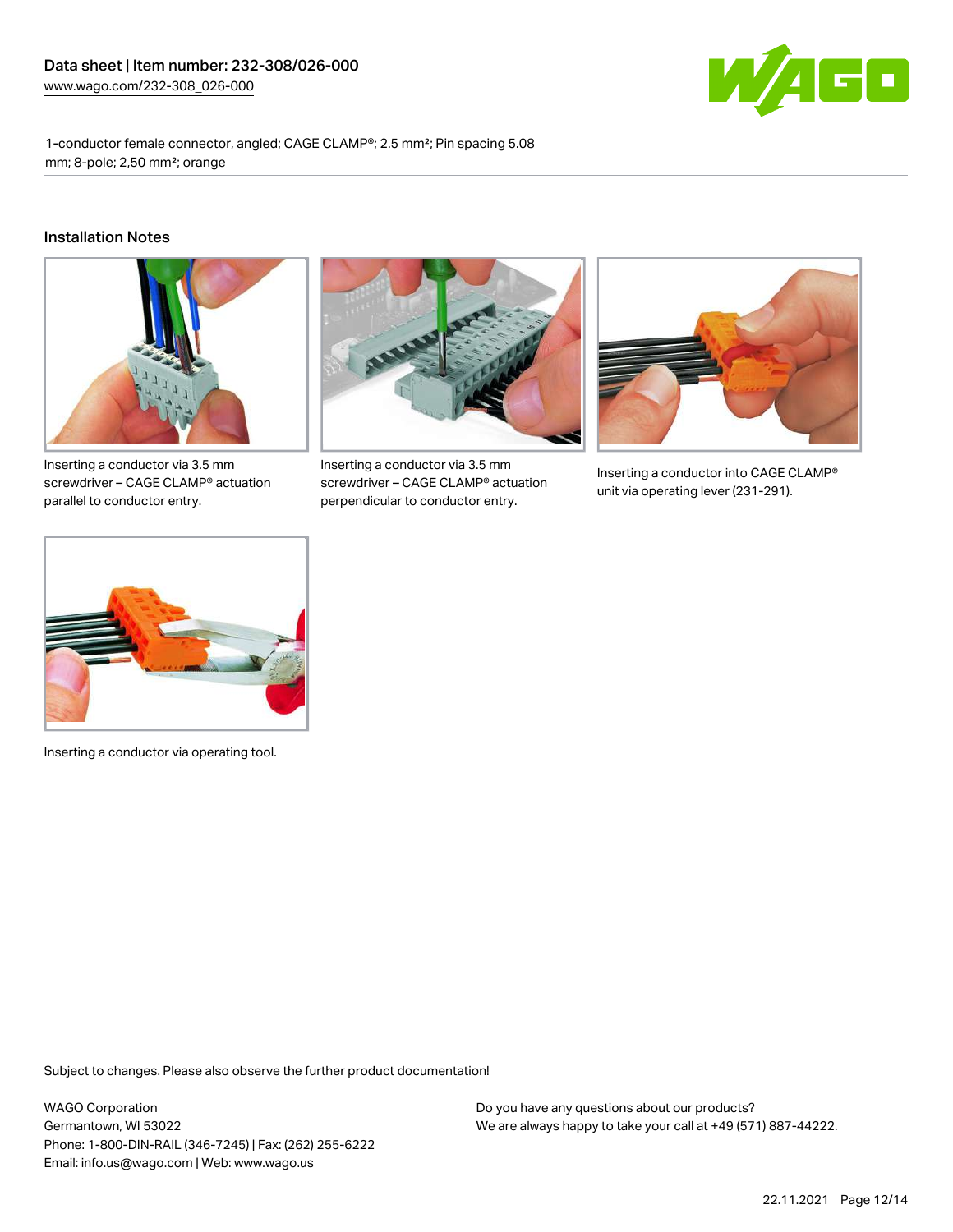



Coding a female connector by removing coding finger(s).

![](_page_12_Picture_4.jpeg)

Testing – female connector with CAGE CLAMP®

Integrated test ports for testing perpendicular to conductor entry via 2 or 2.3 mm Ø test plug

#### Installation

![](_page_12_Picture_8.jpeg)

Male connector with strain relief plate

![](_page_12_Picture_10.jpeg)

Strain relief housing shown with a male connector equipped with CAGE CLAMP®

Subject to changes. Please also observe the further product documentation!

WAGO Corporation Germantown, WI 53022 Phone: 1-800-DIN-RAIL (346-7245) | Fax: (262) 255-6222 Email: info.us@wago.com | Web: www.wago.us